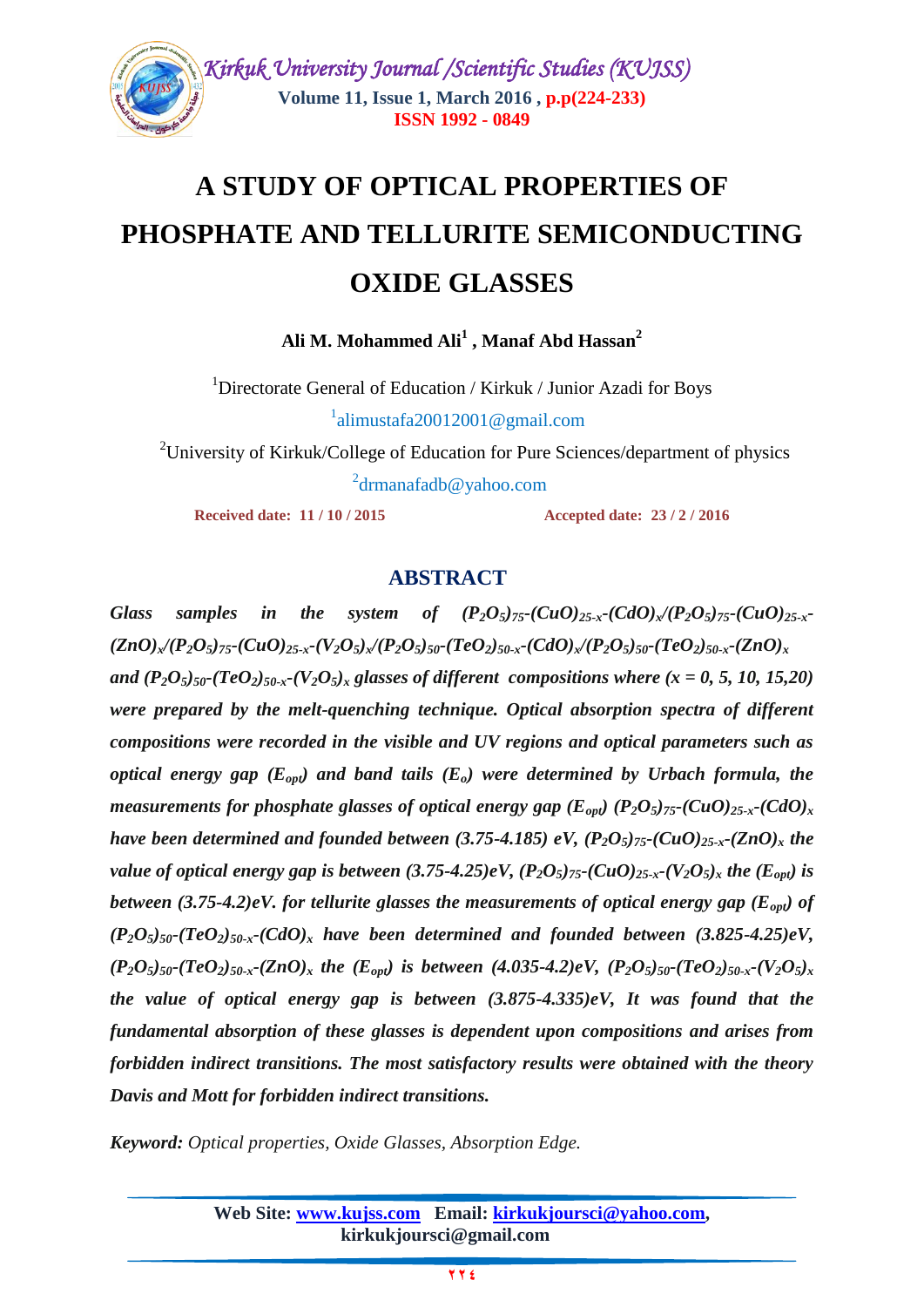

# **دراســة الصفات البصرية لزجاجيات اكاسيد الفوسفات والتمريوت**

**الشبو الموصمة** 

**1 عمي مصطفى محمد عمي , مناف عبد حسن 2**

1 المديرية العامة لتربية محافظة كركوك / اعدادية آزادي لمبنين

alimustafa20012001@gmail.com 1

2 جامعة كركوك / كمية التربية لمعموم الصرفة / قسم الفيزياء

 2 <sup>2</sup>drmanafadb@yahoo.com

**تاريخ استالم البحث: 11 / 11 / 2115 تاريخ قبول البحث: 23 / 2 / 2116**

ا**لملخص** 

**تم تحضير المركبات :**

 $(P_2O_5)_{75}$ - $(CuO)_{25-x}$ - $(CdO)_x/$   $(P_2O_5)_{75}$ - $(CuO)_{25-x}$ - $(ZnO)_x/(P_2O_5)_{75}$ - $(CuO)_{25-x}$ - $(V_2O_5)_x$  $/(P_2O_5)_{50}$ -(TeO<sub>2</sub>)<sub>50-x</sub> - (CdO)<sub>x</sub> / (P<sub>2</sub>O<sub>5</sub>)<sub>50</sub>-(TeO<sub>2</sub>)<sub>50-x</sub>-(ZnO)<sub>x</sub> and (P<sub>2</sub>O<sub>5</sub>)<sub>50</sub>-(TeO<sub>2</sub>)<sub>50-x</sub>- (V<sub>2</sub>O<sub>5</sub>)<sub>x</sub> البنفسجية ويتراكيز مختلفة X = ،، 0، ، 1، ، 0، ، 1، ) ، ثم سجلنا قيم اطياف الامتصاص الضوئ*ي* ف*ي* المناطق **المرئية والفوق و قيم لطاقة الفجوة البصرية وطاقة ذيول الحزمة وظير النتائج لنا بان طاقة الفجوة البصرية تتغير مع تغير تراكـيز العناصر , وقد وجد بان حافة االمتصاص ليذه الزجاجيات يعتمد عمى المركبات المتغيرة وتنشا من انتقاالت غير المباشـرة لممناطق المحظورة . ومـن الواضح أن النتائج التي تم الحصول عمييا مـن خالل ىذه الدراسة تتفق تماما مـع نظريـة** Davis and Mott

**الكممات الدالة :** الصفات البصرية, اكاسيد الزجاجيات, حافة االمتصاص.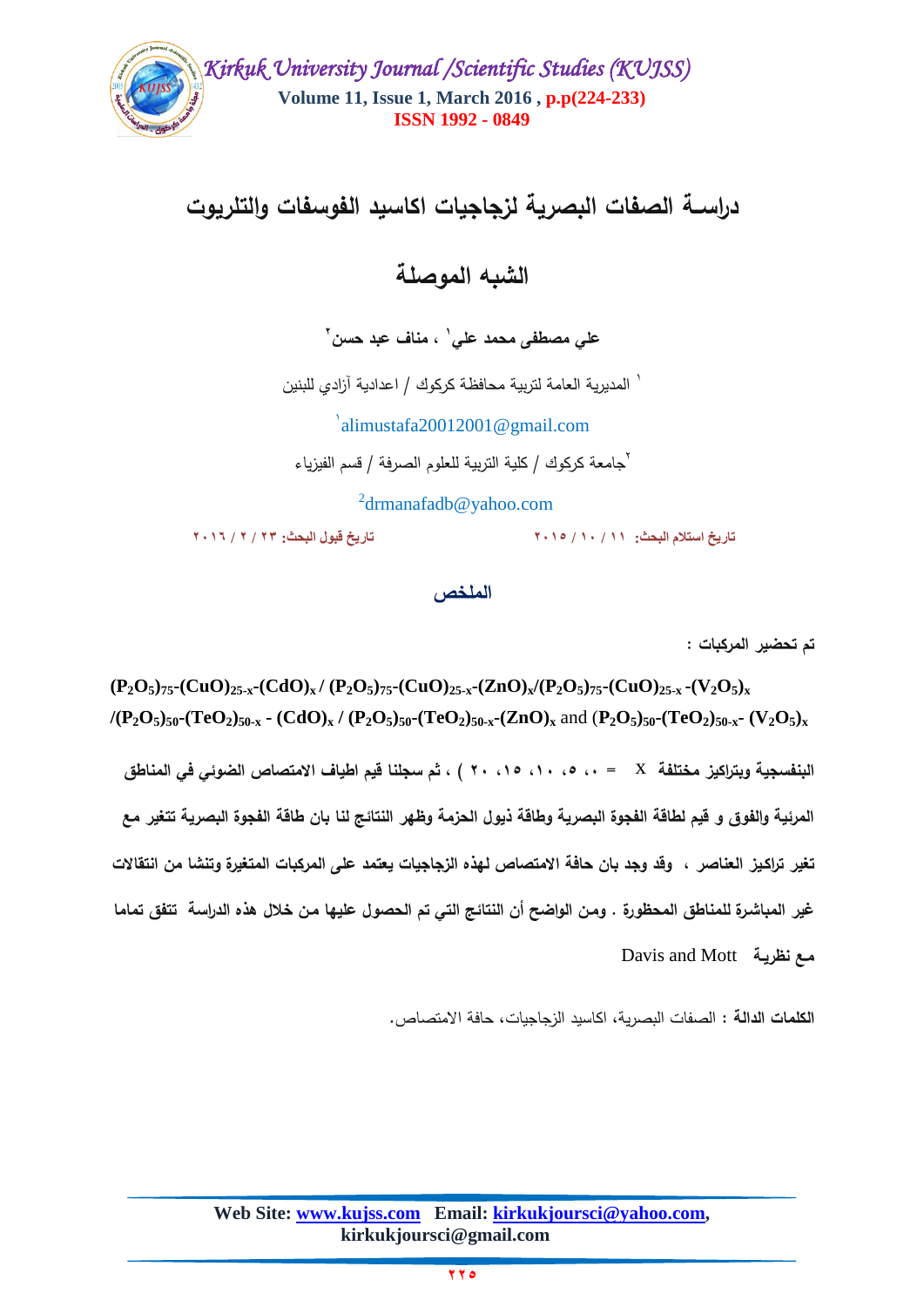*Kirkuk University Journal /Scientific Studies (KUJSS)*  **Volume 11, Issue 1, March 2016 , p.p(224-233) ISSN 1992 - 0849**

# **1. INTRODUCTION**

 Glass can be made with excellent homogeneity in a variety of forms and sizes such as rod tubes, sheets, plates… etc; from small fibers to meter-sized pieces. Furthermore, glass can be doped with rare earth ions and microcrystallines and a wide range of properties can be chosen to meet the needs of various applications. These advantages over crystalline materials are based on the unique structural and thermo dynamical features of glass materials [1]. Glass is in widespread use largely due to the production of glass compositions that are transparent to visible light. In contrast, [polycrystalline](http://en.wikipedia.org/wiki/Polycrystal) materials do not generally transmit visible light [\[2\].](http://en.wikipedia.org/wiki/Glass#cite_note-7) The individual crystallites may be transparent, but their facets [\(grain boundaries\)](http://en.wikipedia.org/wiki/Grain_boundary) reflect or scatter light resulting in [diffuse reflection.](http://en.wikipedia.org/wiki/Diffuse_reflection) In the 21st century, scientists observing the properties of ancient stained glass windows, in which suspended [nano particles](http://en.wikipedia.org/wiki/Nanoparticle) prevent UV light from causing chemical reactions that change image colors, are developing photographic techniques that use similar stained glass to capture true color images of [Mars](http://en.wikipedia.org/wiki/Mars) for the 2019 [ESA](http://en.wikipedia.org/wiki/ESA) Mars Rover missio[n\[3\].](http://en.wikipedia.org/wiki/Glass#cite_note-19)

 New chemical glass compositions or new treatment techniques can be initially investigated in small-scale laboratory experiments. The raw materials for laboratory-scale glass melts are often different from those used in mass production because the cost factor has a low priority. In the laboratory mostly pure [chemicals](http://en.wikipedia.org/wiki/Chemical) are used. Care must be taken that the raw materials have not reacted with moisture or other chemicals in the environment (such as [alkali](http://en.wikipedia.org/wiki/Alkali_metal) or [alkaline earth metal](http://en.wikipedia.org/wiki/Alkaline_earth_metal) oxides and hydroxides, or [boron oxide\)](http://en.wikipedia.org/wiki/Boron_trioxide), or that the impurities are quantified (loss on ignition) [\[4\].](http://en.wikipedia.org/wiki/Glass#cite_note-pnnl-21) Evaporation losses during glass melting should be considered during the selection of the raw materials, e.g., [sodium selenite](http://en.wikipedia.org/wiki/Sodium_selenite) may be preferred over easily evaporating  $SeO<sub>2</sub>$  $SeO<sub>2</sub>$ . Also, more readily reacting raw materials may be preferred over relatively [inert](http://en.wikipedia.org/wiki/Inert) ones, such as  $Al(OH)_{3}$  $Al(OH)_{3}$  over  $Al_{2}O_{3}$  $Al_{2}O_{3}$ . Usually, the melts are carried out in platinum crucibles to reduce contamination from the crucible material. Glass homogeneity is achieved by homogenizing the raw materials mixture [\(glass batch\)](http://en.wikipedia.org/wiki/Glass_batch), by stirring the melt, and by crushing and re-melting the first melt. The obtained glass is usually [annealed](http://en.wikipedia.org/wiki/Annealing_(glass)) to prevent breakage during processing [\[4, 5\]](http://en.wikipedia.org/wiki/Glass#cite_note-pnnl-21)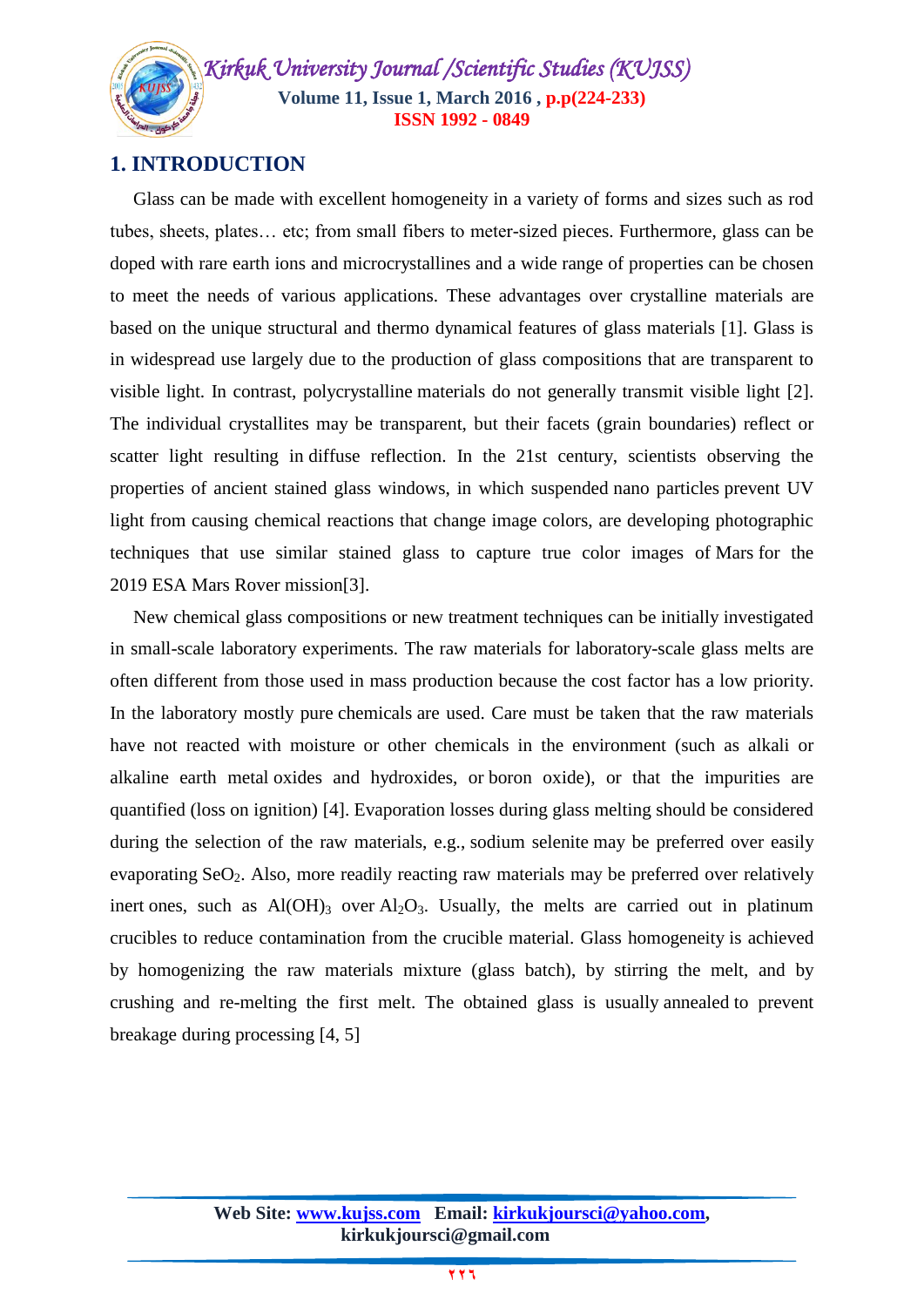*Kirkuk University Journal /Scientific Studies (KUJSS)*  **Volume 11, Issue 1, March 2016 , p.p(224-233) ISSN 1992 - 0849**

# **2. Experimental Work**

For the present study, Six groups of  $(P_2O_5)_{75}$ - $(CuO)_{25-x}$ - $(CdO)_x$  /  $(P_2O_5)_{75}$ - $(CuO)_{25-x}$  $(ZnO)<sub>x</sub>$  /  $(P_2O<sub>5</sub>)<sub>75</sub>$ - $(CuO)<sub>25-x</sub>$ - $(V_2O<sub>5</sub>)<sub>x</sub>$  /  $(P_2O<sub>5</sub>)<sub>50</sub>$ - $(TeO<sub>2</sub>)<sub>50-x</sub>$ - $(CdO)<sub>x</sub>$  /  $(P_2O<sub>5</sub>)<sub>50</sub>$ - $(TeO<sub>2</sub>)<sub>50-x</sub>$  $(\mathbf{ZnO})_x$  and  $(\mathbf{P}_2\mathbf{O}_5)_{50}$ -(TeO<sub>2</sub>)<sub>50-x</sub>- (V<sub>2</sub>O<sub>5</sub>)<sub>x</sub> glasses of different compositions (x = 0, 5, 10, 15, 20) were prepared. The starting materials, namely  $P_2O_5$ , CuO, CdO, TeO<sub>2</sub>, V<sub>2</sub>O<sub>5</sub> and ZnO each of purity 99.99% and in the powder form, were procured from Aldrich Sigma. All the samples were fabricated in air under the same conditions.The appropriate amounts of oxides powder for each glass system were weighed and mixed together in alumina crucibles using an alumina rod and then preheated at about 200  $^{\circ}$ C for one hour in order to minimize material volatilization. The crucible then transferred to a melting furnace for one hour. The melts were stirred from time to time in order to get a homogenous melt. Some of the melt was used to make a thin film by blowing for the optical measurements; the other part of the melt was cast on to a clean stainless steel plate to form a disc 1 cm in diameter. The melting temperature used for  $(P_2O_5)_{75}$ - $(CuO)_{25-x}$ - $(CdO)_x$  glasses was (950-1000) <sup>o</sup>C,  $(P_2O_5)_{75}$ - $(CuO)_{25-x}$ - $(ZnO)_x$ glasses was (1000-1050) <sup>o</sup>C,  $(P_2O_5)_{75}$ - $(CuO)_{25-x}$ - $(V_2O_5)_x$  glasses was (1000-1100) <sup>o</sup>C,  $(P_2O_5)_{50}$ -(TeO<sub>2</sub>)<sub>50-x</sub>-(CdO)<sub>x</sub> glasses was (900-950) <sup>o</sup>C,  $(P_2O_5)_{50}$ -(TeO<sub>2</sub>)<sub>50-x</sub>-(ZnO)<sub>x</sub> glasses was (850-900) <sup>o</sup>C,  $(P_2O_5)_{50}$ - $(TeO_2)_{50x}$ - $(V_2O_5)_{x}$  glasses was (950-1000) <sup>o</sup>C. All the series of glasses were annealed at 200  $\degree$ C to relieve mechanical stresses of glasses and minimize cracking. It was believed that the glass preparation history, that is, melting temperature, melting time, annealing temperature, annealing time, rate of cooling and melting atmosphere could affect the properties of glasses and it was decided to keep all these Parameters the same for the samples of the one series. The preparation of the various series of glasses was as stated in the following subsection.

# **3. RESULTS AND DISCUSSION**

The optical absorption coefficient  $\alpha$  (ω) near the band edge in many amorphous semiconductors and insulators shows an exponential dependence on photon energy (ћω) and obeys an empirical relation due to Urbach [9]:

**α (ω) = α<sup>o</sup> exp (ћω / Eo) ……………… 1**

Where  $\omega$  is the angular frequency of the radiation,  $\alpha_0$  is a constant and E<sub>o</sub>is related to the width of the tails of localized states in the band gap. The absorption edge for non-direct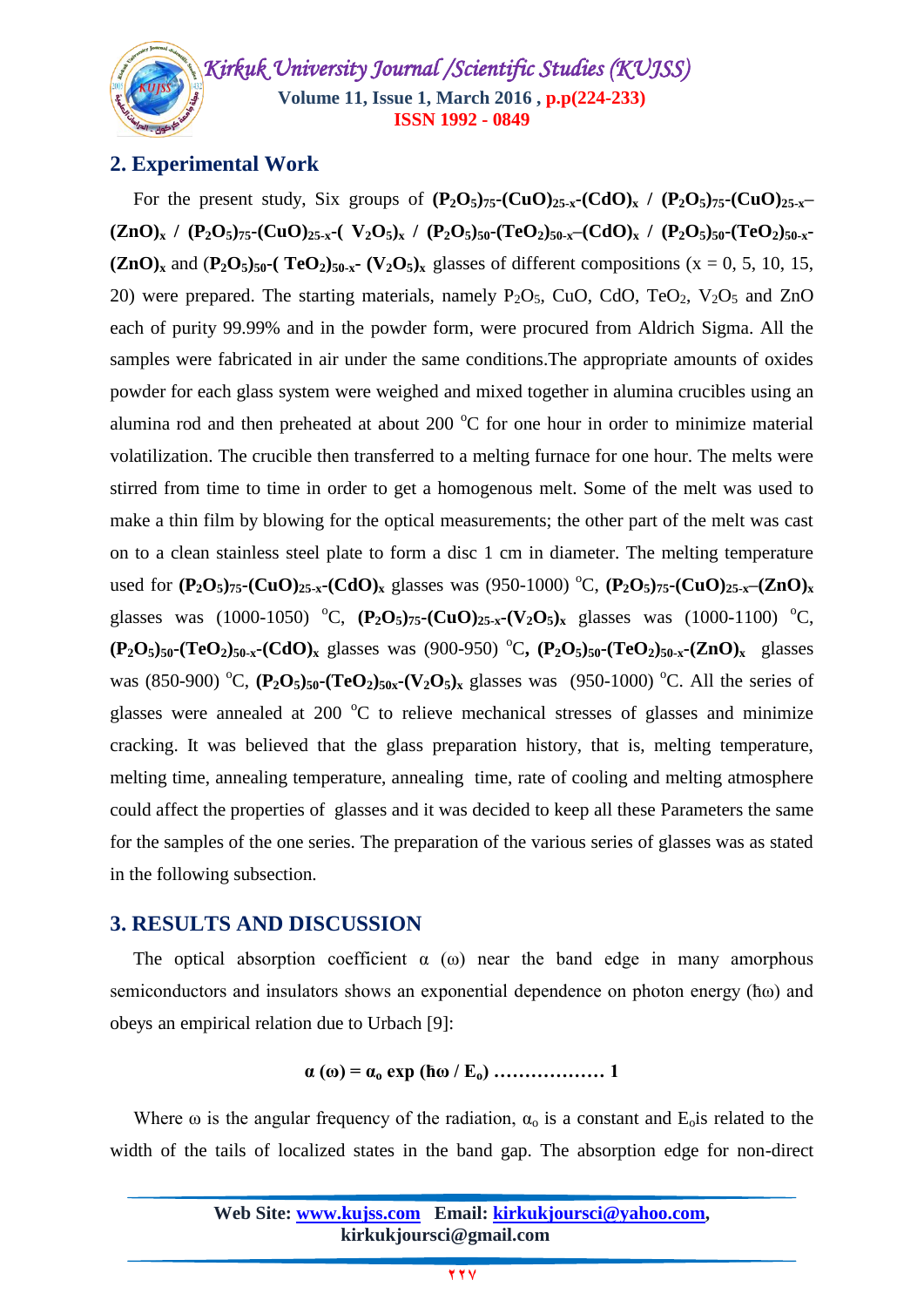

transitions, having K-constant conservation selection rule in most amorphous and semiconductors [8] can be determined from the relation [10]:

$$
\alpha(\omega) = A (\hbar \omega - E_{opt})^n / \hbar \omega \dots \dots \dots \dots \dots 2
$$

Where A is a constant, n is the power index and  $E_{opt}$  is the optical energy gap of the material. Practically the optical absorption coefficient  $\alpha(\omega)$  can be calculated from the relation:

**α (ω) = 1/d ln ( I<sup>t</sup> / I<sup>o</sup> ) …………..………. 3**

Where  $I_t$  and  $I_0$  are the intensities of the incident and transmitted beams respectively, corrected for any reflection at the first surface, and d is the thickness of the sample

Optical absorption Edges measurements for Six groups of  $(P_2O_5)_{75}$ - $(CuO)_{25-x}$ - $(CdO)_x$  /  $(P_2O_5)_{75}$ - $(CuO)_{25-x}$ - $(ZnO)_x$  /  $(P_2O_5)_{75}$ - $(CuO)_{25-x}$ - $(V_2O_5)_x$  /  $(P_2O_5)_{50}$ - $(TeO_2)_{50-x}$ - $(CdO)_x$  /  $(P_2O_5)_{50}$ -(TeO<sub>2</sub>)<sub>50-x</sub>-(ZnO)<sub>x</sub> and  $(P_2O_5)_{50}$ -(TeO<sub>2</sub>)<sub>50-x</sub>- (V<sub>2</sub>O<sub>5</sub>)<sub>x</sub> glasses of different compositions  $(x = 0, 5, 10, 15, 20)$  made as a function of photon energy at room temperature. The analysis of the main absorption edge of the glasses Series  $(\mathbf{P}_2\mathbf{O}_5)_{75}$ **-** $(\mathbf{CuO})_{25-x}$ **-** $(\mathbf{CdO})_x$  /  $(P_2O_5)_{75}$ - $(CuO)_{25-x}$  - $(ZnO)_x$  /  $(P_2O_5)_{75}$ - $(CuO)_{25-x}$ - $(V_2O_5)_x$  /  $(P_2O_5)_{50}$ - $(TeO_2)_{50-x}$  -  $(CdO)_x$  /  $(P_2O_5)_{50}$ -(TeO<sub>2</sub>)<sub>50-x</sub>-(ZnO)<sub>x</sub> and  $(P_2O_5)_{50}$ -(TeO<sub>2</sub>)<sub>50-x</sub>-(V<sub>2</sub>O<sub>5</sub>)<sub>x</sub> are Based on the theory Davis and Mott [8], As it has been the optical energies gap  $(E_{\text{opt}})$  values calculated by this theory, It is clear that the results obtained through this study agree well with the theory Davis and Mott[8], This confirms the occurrence of indirect emission between packages in these glasses. The optical absorption spectra of the phosphate and tellurite glasses as a function of the wavelength for different glass compositions it found firstly there is no sharp absorption edge and secondly the position of the fundamental absorption edge shifts to higher energy (lower wavelength) with increasing CdO, ZnO and  $V_2O_5$  contents, It is likely to be caused by a change in the amount of Oxygen ion (non-bridging Oxygen) is increased with transition metal ions in these glasses. It founded that for the phosphate and tellurite glasses the value of the optical energy gap  $(E_{\text{out}})$  is increasing with increasing CdO, ZnO and  $V_2O_5$  contents, correspond decrease in the band tail  $(E_0)$ , as shows in Tables  $(1)$ ,  $(2)$ ,  $(3)$ ,  $(4)$ ,  $(5)$ ,  $(6)$ , This confirms the view of the Hassan [11] Which supports the theory Davis and Mott [8]. The value of the band tails  $(E_0)$  of the localized states is found to vary irregularly with increasing CdO, ZnO and  $V_2O_5$  contents where plotted between  $ln(\alpha)$  with photon energy ( $\hbar\omega$ ), The values of  $E_0$  were determined by using equation (1) and calculated from the slope of the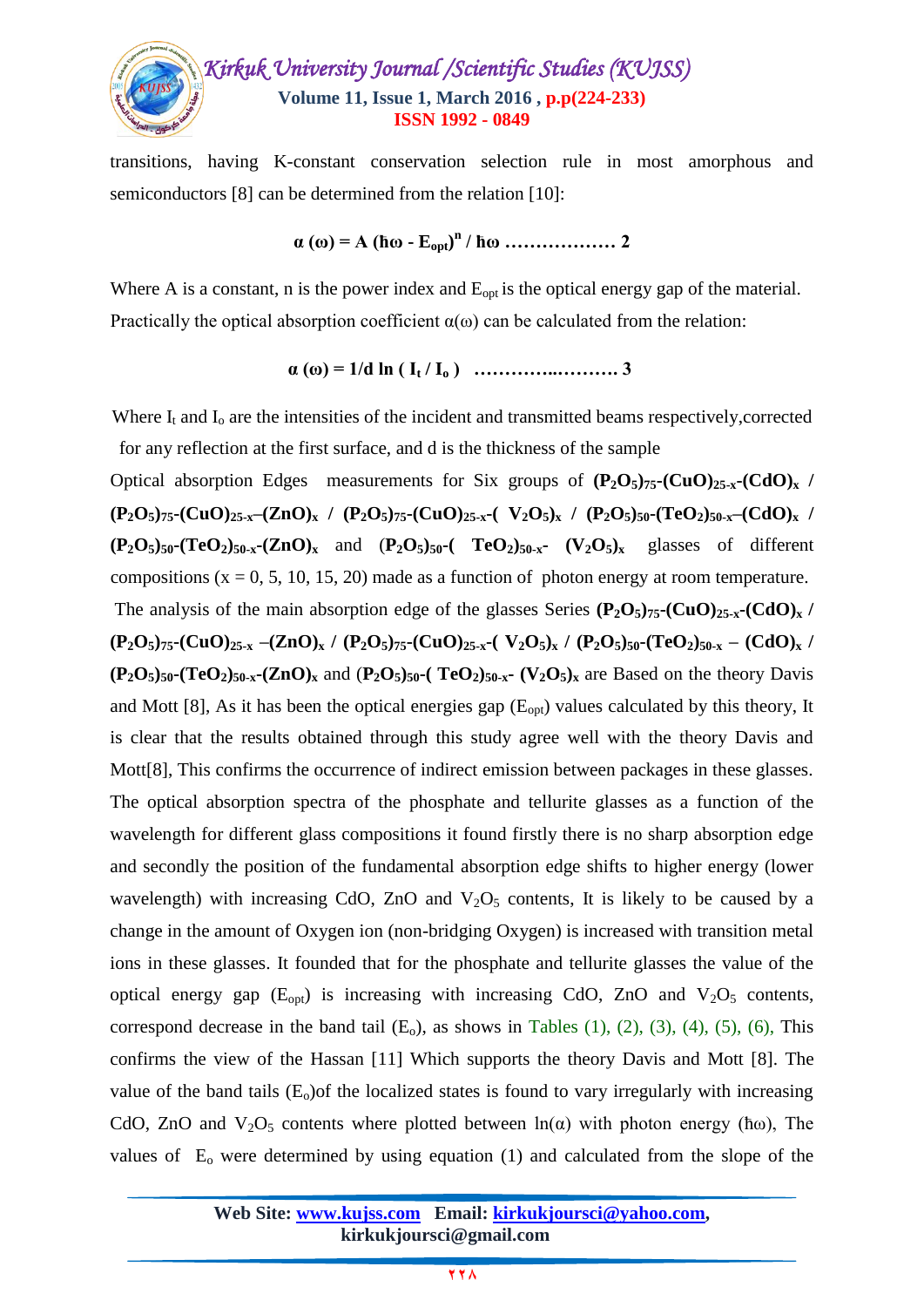# *Kirkuk University Journal /Scientific Studies (KUJSS)*  **Volume 11, Issue 1, March 2016 , p.p(224-233) ISSN 1992 - 0849**

straight line of the curve (where  $E_0 = 1$ /slope). The origin of the exponential dependence of the absorption coefficient on the energy of the photon in the semiconductor crystalline and amorphous Unknown clearly, As Dow and Redfield [12] suggested that the origin of this dependence possibly caused by random fluctuations of the internal field associated with the loss of the structural arrangement in most amorphous solids, While Tauc [13] think that the origin of the exponential dependence of the absorption coefficient on the photon energy caused by electronic transitions between localized states tails of the associated edges of the package, as the density decreases exponentially with energy, Davis and Mott [8] Suppose that the exponential tail are likely to be caused by the effects of the internal electric fields resulting from the charged impurity levels, as well as of the vibrating atoms in the material. The absorption coefficient  $\alpha$  (ω) was determined at different photon energies near the optical edge for the whole range of glass compositions and the results may be displayed in a number of ways as a function of photon energy. The most satisfactory results were obtained by plotting the quantity  $( \alpha \hbar \omega)^{1/2}$  as a function of photon energy ( $\hbar \omega$ ) for forbidden indirect transitions as suggested by Davis and Mott [8], It observed that all drawings between quantity  $(\alpha \hbar \omega)^{1/2}$  and photon energy (ћω) Straight lines appear with some deviations as it consistent explanations Redfield and Afromowitz [14] It is possible to be caused by defects in material, as shows in Figures (1), (2), (3), (4), (5), (6).The absorption specifications in these glasses could be described accepted a general way that the absorption edge is calculated by force oxygen bond in glass composite. The Urbach plots are linear for all the glass samples studied verifying Urbach's law.

| Mo1% CdO content | $E_{opt}$ (eV) | $E_0$ (eV) |
|------------------|----------------|------------|
|                  | 3.75           | 0.26       |
| 5                | 4.035          | 0.1375     |
| 10               | 4.1            | 0.25       |
| 15               | 4.125          | 0.3        |
| 20               | 4.185          | 0.38       |

|  |  |  |  | <b>Table (1):</b> Optical energy band gap and band tail for $(P_2O_5)$ -(CuO)-(CdO) |
|--|--|--|--|-------------------------------------------------------------------------------------|
|--|--|--|--|-------------------------------------------------------------------------------------|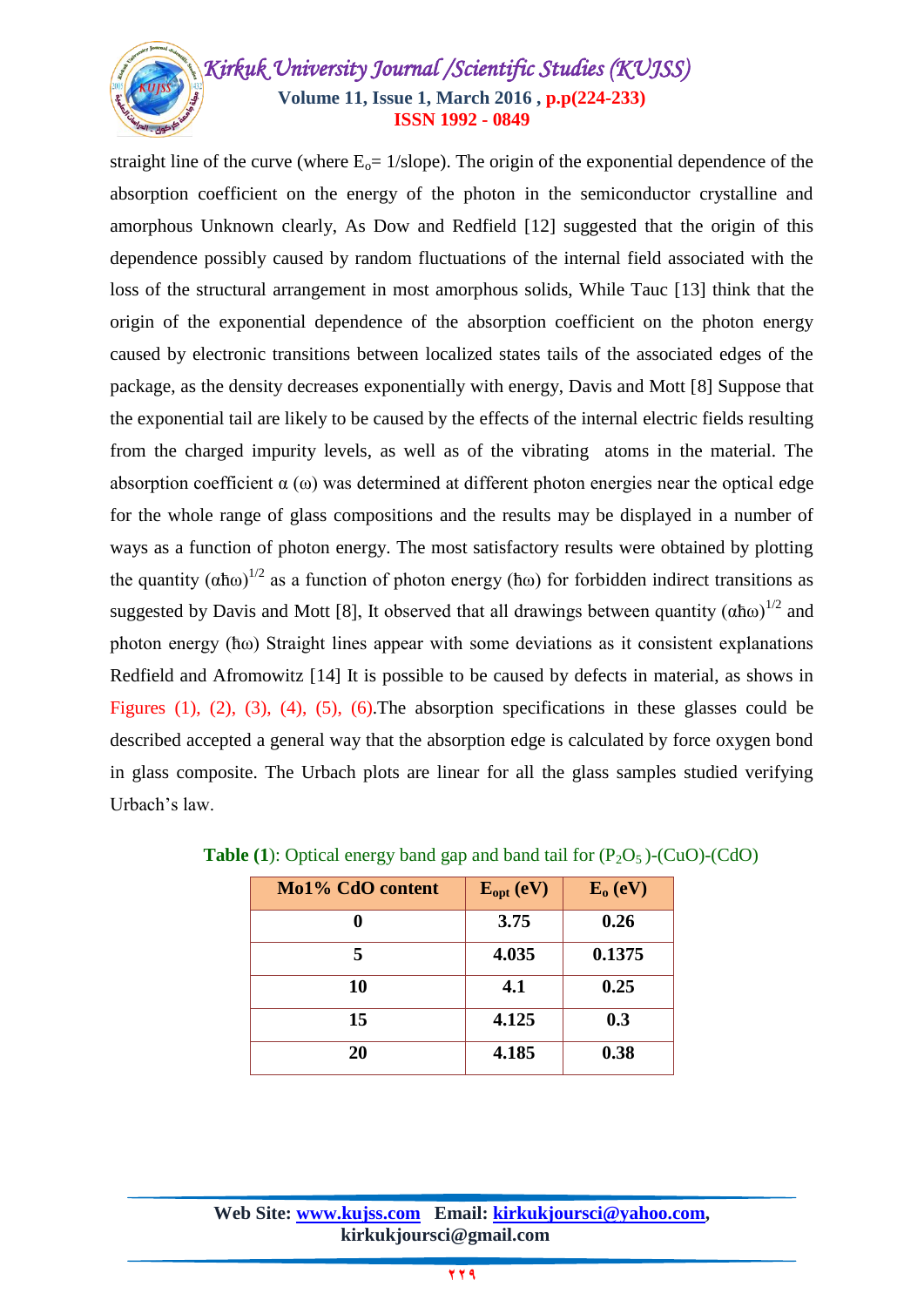

| Mo1% ZnO content | $E_{opt}$ (eV) | $E_0$ (eV) |
|------------------|----------------|------------|
|                  | 3.75           | 0.26       |
| 10               | 4.05           | 0.65       |
| 15               | 4.085          | 0.29       |
| 20               | 4.25           | 0.25       |

**Table (2):** Optical energy band gap and band tail for  $(P_2O_5)$ - $(CuO)$ - $(ZnO)$ 

**Table (3):** Optical energy band gap and band tail for  $(P_2O_5)$ - $(CuO)$ - $(V_2O_5)$ 

| Mol % $V_2O_5$ content | $E_{opt}$ (eV) | $E_0$ (eV) |
|------------------------|----------------|------------|
|                        | 3.75           | 0.26       |
| 10                     |                | 0.25       |
| 15                     | 4.2            | 0.593      |

**Table (4):** Optical energy band gap and band tail for  $(P_2O_5)$ - $(TeO_2)$ - $(CdO)$ 

| Mo1% CdO content | $E_{opt}$ (eV) | $E_0$ (eV) |
|------------------|----------------|------------|
| 10               | 3.825          | 0.5        |
| 15               | 3.985          | 0.308      |
| 20               | 4.25           | 0.333      |

**Table (5):** Optical energy band gap and band tail for  $(P_2O_5)$ - $(TeO_2)$ - $(ZnO)$ 

| Mo1% ZnO content | $E_{opt}$ (eV) | $E_0$ (eV) |
|------------------|----------------|------------|
|                  | 4.035          | 0.15       |
| 10               | 4.015          | 0.13       |
| 15               | 4.175          | 0.18       |
| 20               | 4.2            | 0.98       |

**Table (6):** Optical energy band gap and band tail for  $(P_2O_5)$ - $(TeO_2)$   $(V_2O_5)$ 

| $Mo1\% TeO2 content$ | $E_{opt}$ (eV) | $E_0$ (eV) |
|----------------------|----------------|------------|
|                      | 3.875          | 0.49       |
| 10                   |                | 0.48       |
| 15                   | 4.285          | 0.37       |
| 20                   | 4.335          | 0.41       |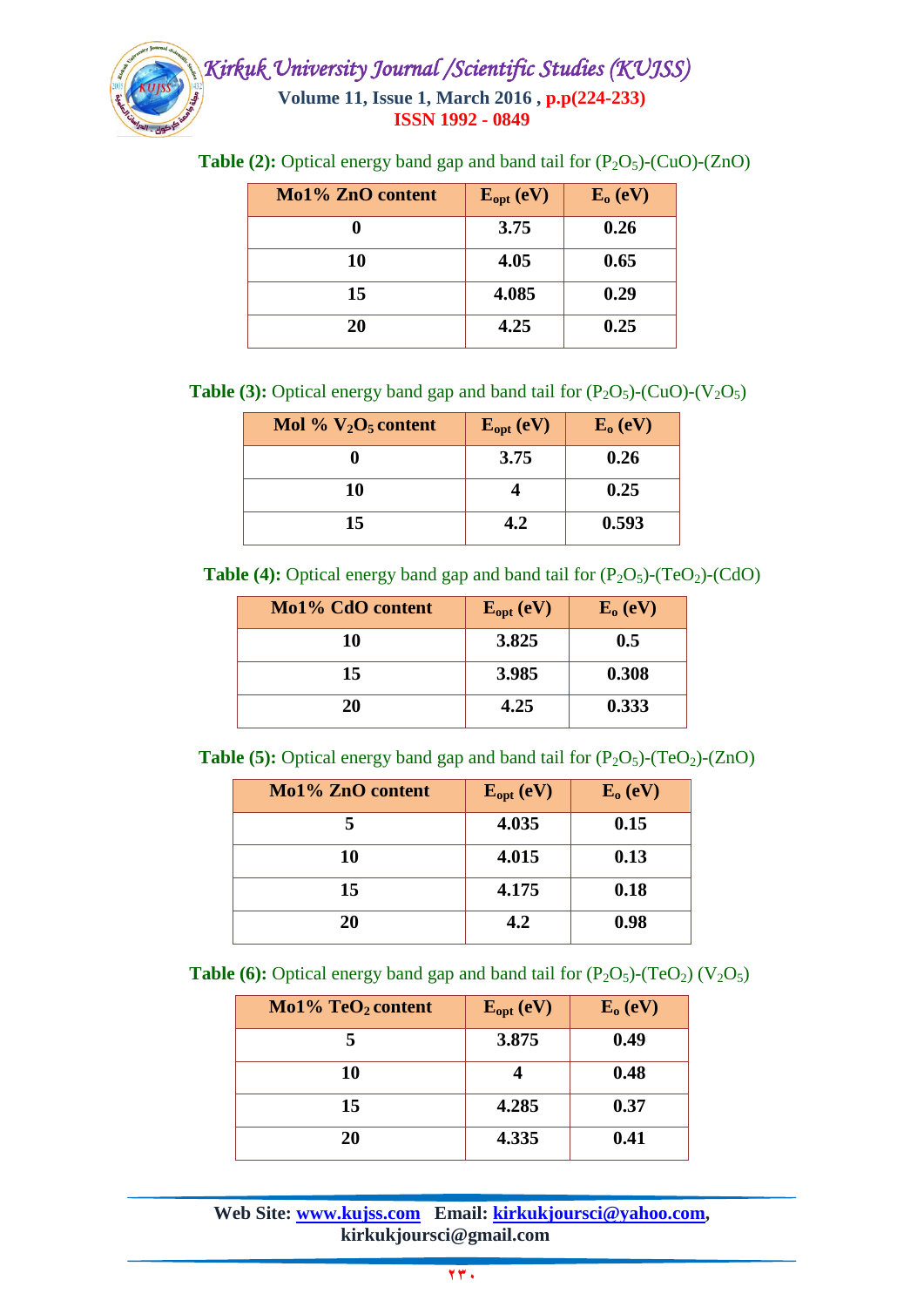

**Fig.** (1):  $(\alpha \text{ \ }h\omega)^{1/2}$  against ( $\text{h}\omega$ ) for ( $P_2O_5$ ) - (CuO) - (CdO) glasses.



**Fig.** (2):  $(\alpha \text{ \ }h\omega)^{1/2}$  against ( $\text{h}\omega$ ) for ( $P_2O_5$ )-(CuO)-(ZnO) glasses.



**Fig.** (3):  $(\alpha \text{ \text{h}}\omega)^{1/2}$  against ( $\text{h}\omega$ ) for (P<sub>2</sub>O<sub>5</sub>)-(CuO)-(V<sub>2</sub>O<sub>5</sub>) glasses.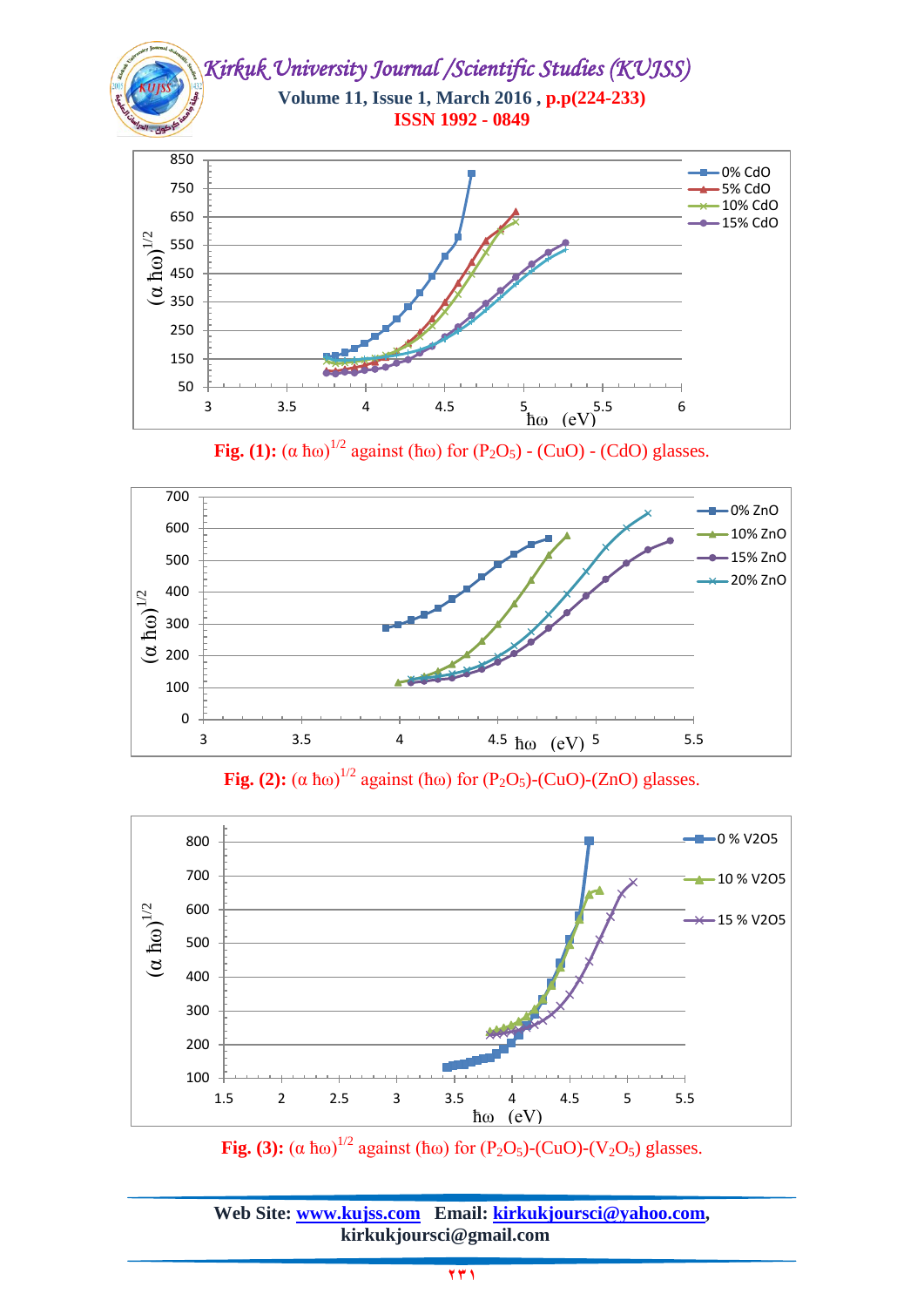

**Fig.** (4):  $(\alpha \text{ \ }h\omega)^{1/2}$  against ( $\text{ \ }h\omega$ ) for (P<sub>2</sub>O<sub>5</sub>)-(TeO<sub>2</sub>)-(CdO) glasses.



**Fig. (5):**  $(\alpha \text{ \text{h}}\omega)^{1/2}$  against ( $\text{h}\omega$ ) for (P<sub>2</sub>O<sub>5</sub>)-(TeO<sub>2</sub>)-(ZnO) glasses.



**Fig.** (6):  $(\alpha \text{ \text{h}}\omega)^{1/2}$  against ( $\text{h}\omega$ ) for (P<sub>2</sub>O<sub>5</sub>)-(TeO<sub>2</sub>)-(V<sub>2</sub>O<sub>5</sub>) glasses.